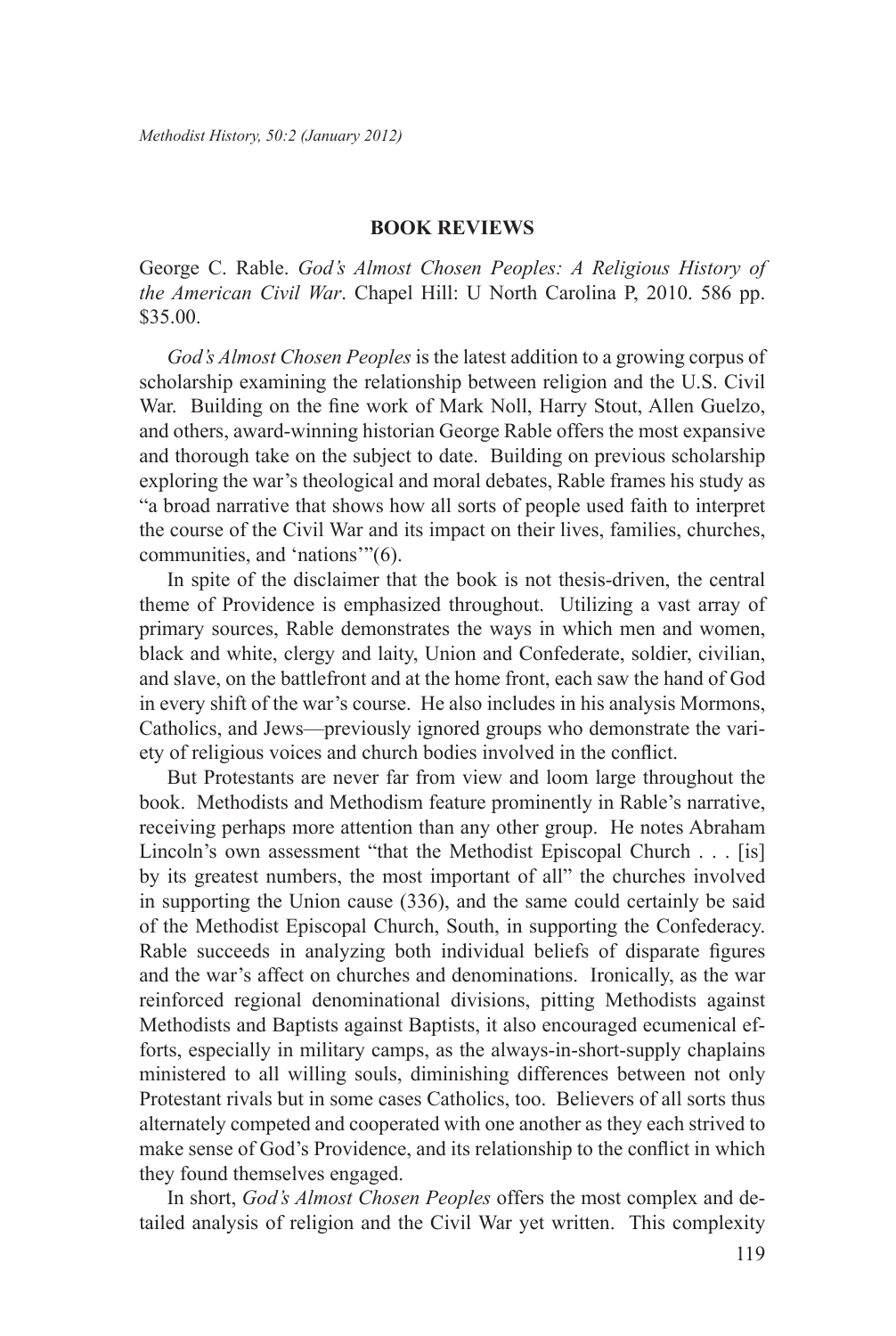may occasionally cause readers to find themselves lost among the trees of the proverbial forest, but in the end, they will not only better understand religion's role in the Civil War, but also more fully appreciate the complexities of history, especially at moments when personal and public faith and prolonged war intersect.

> Christopher C. Jones, Ph.D. Candidate *The College of William and Mary*

Benjamin L. Hartley. *Evangelicals at a Crossroads: Revivalism and Social Reform in Boston, 1860-1910.* Durham: U New Hampshire P, 2011. 288 pp. \$39.95.

Using city-wide revivals—that of Dwight L. Moody in 1877 and those of Gipsy Smith in 1909 and Wilbur L. Chapman in 1910—as "book-end" events, Benjamin L. Hartley describes the previously underexplored history of "upstart (and often contentious) evangelicals" in post-Civil War Boston and their influence on religious life as well as political life and social reform efforts.

Focusing primarily on the involvement of Methodists, Baptists and Salvationists (the Salvation Army) in the holiness movement, Hartley "emphasizes the revivialistic manifestation of evangelical piety . . . and the roots of their social reform efforts . . ." (13-14). He also looks at the "anti-Catholic and labor organizing of Boston evangelicals . . . as Irish and Boston Brahmins vied for control of city hall and the statehouse"; the role of women as leaders in these efforts (including the interrelatedness of the temperance movement and the women's foreign mission movement and the invasion of the Salvation Army, led mostly by women); and the leadership role of American-born immigrants.

Hartley further examines many of the "crossroads" faced by these "upstart evangelicals" as he analyzes the conflicts that they experienced as they dealt with "[n]ew intellectual developments in biblical scholarship, differing attitudes toward world religions, and differences in the priority placed on evangelistic efforts and social reform" [which] caused sharp—and sometimes highly nuanced—disagreements among evangelical leaders" (14).

Using Boston's North End as a case study, Hartley looks at the changes in evangelical ministries over the period in question including the neighborhood's transition from one of primarily Irish immigrants to one in which Italians and Jews were dominant, as well as the change in leadership from American born immigrants to foreign born immigrants, especially Italians.

Hartley concludes with the change in direction which evangelicals took after the turn of the century which led, in part, to a more secularized view of social reform and social gospel efforts for some and a focus on fundamentalism for others.

Hartley's book additionally provides a welcome addition to the previously unexplored role of New England Methodists in the holiness movement and their strong anti-Catholic stance at the end of the nineteenth century, as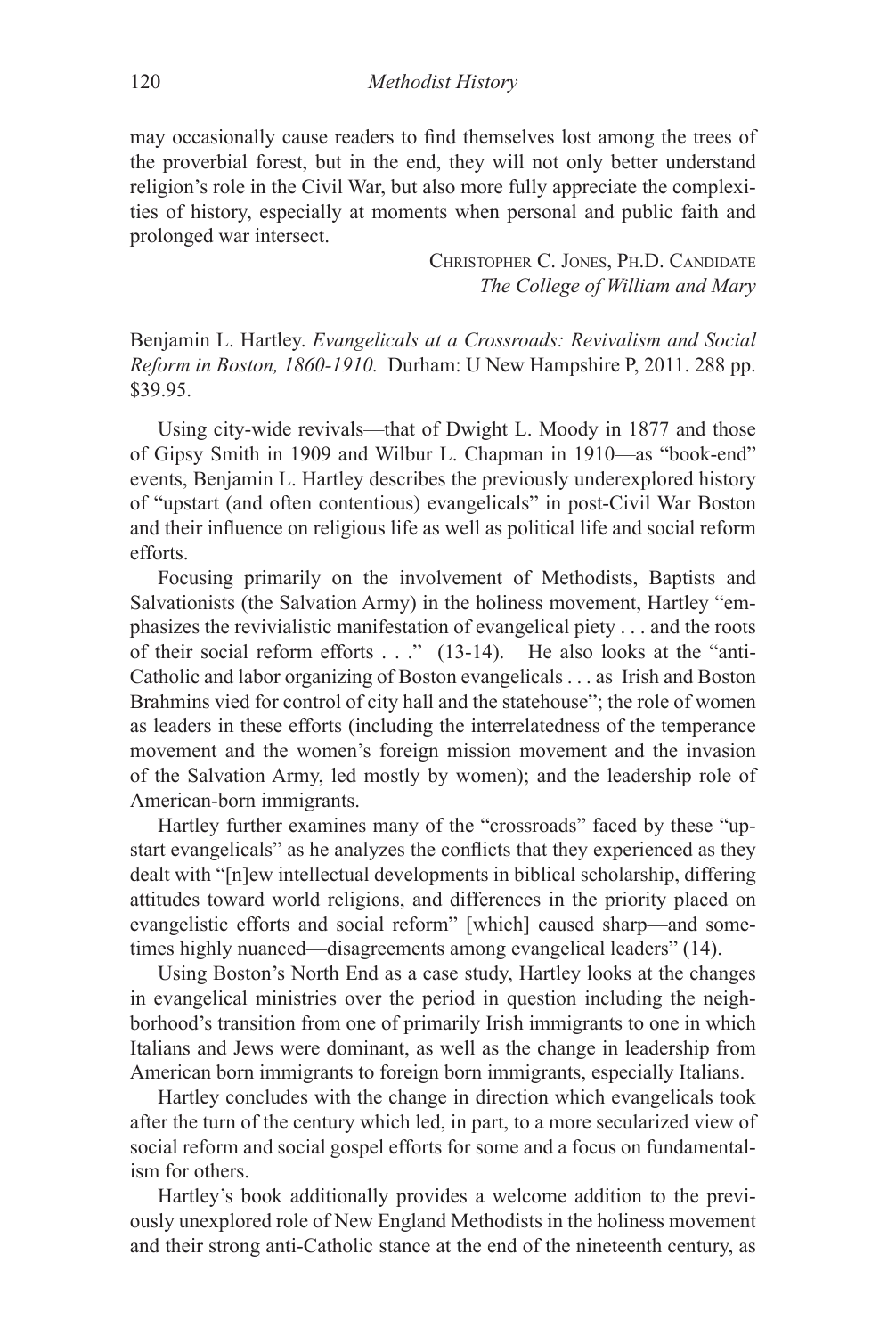well as an expansion of the social reform efforts of such persons as Henry Helms, Eben Tourjee, Amanda Clark and others, including the role of both students and professors at Boston University School of Theology.

*Evangelicals at the Crossroads* is well-researched and well-documented yet is written in language than can easily be grasped by all readers. It is an important book both for those interested in the history of evangelicals as well as those interested in New England Methodism.

> The Rev. Patricia J. Thompson, Historian *New England Annual Conference*

Diane Leclerc. *Discovering Christian Holiness: The Heart of Wesleyan-Holiness Theology*. Kansas City: Beacon Hill Press of Kansas City, 2010. 320 pp. \$39.99.

Recent years have seen a growing number of books that attempt to introduce or make summary statements of theology from a Wesleyan perspective. Joining that growing introductory literature in Wesleyan theology is Diane Leclerc's *Discovering Christian Holiness: The Heart of Wesleyan-Holiness Theology*. Leclerc, professor of theology at Northwest Nazarene University and past president of the Wesleyan Theological Society, emphasizes holiness as the core thread of Wesleyan theology, or rather takes Wesleyan theology to be part of a wider holiness theology running from scripture through the history of the Christian church to the present day.

Unlike many other similar introductions, Leclerc did not organize the book by the traditional loci of theology (e.g., God, Christ, Eschatology) or by the thematic emphases of John Wesley's thought, but instead organized her insights into four parts corresponding to the Wesleyan quadrilateral. Part 1, "Biblical Holiness," has two chapters, "How to Read the Bible as a Wesleyan" and "The Whole Holy Tenor of Scripture." Part 2, "Holiness History," has two chapters, "Holiness in History: Late Antiquity to 1700" and "Holiness in History: 1703-2000." Part 3, "Holiness Theology for Today," has three chapters, "The Holy God," "Created and Fallen Humanity," and "Full Salvation." Part 4, "Holy Living for a New Century" has five chapters. As the organization suggests, scripture and Christian history provide an initial one third to two fifths of the book, roughly equal to the focus Leclerc provides in the fourth unit on "Holy Living for a New Century." This final part utilizes five "paradigms" each receiving full chapters. The chapters are "Holiness as Purity," "Holiness as Perfection," "Holiness as Power," "Holiness as Character," and the final chapter of the book, "Holiness as Love." These chapters are uniformly well done, insightful, and, in a word, wise. One might have anticipated a chapter on "Holiness as Hope," but as is, this is the strongest section of the book.

As for its use as a classroom text, *Discovering Christian Holiness* includes a number of helpful features such as an excellent glossary, key words, summary statements, questions for reflection, and suggestions for further reading. It has no index, though Leclerc frequently utilizes end notes for more extended scholarly discussion of particular points. Several of the chapters might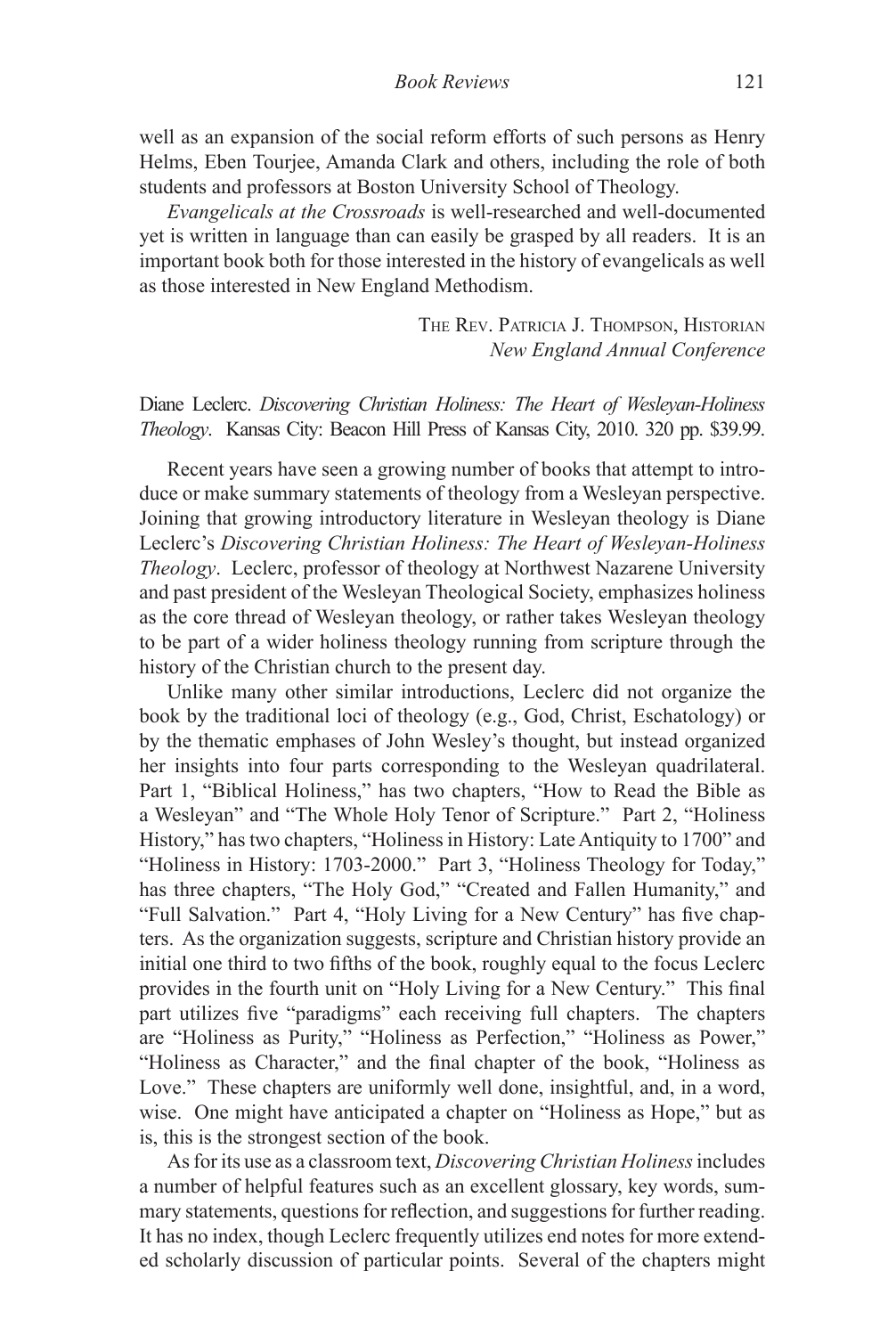be useful stand-alone supplements for private reading or classroom assignments. Perhaps the best features of the book, however, come from Leclerc's clear and strong authorial voice and consensus-building, pastoral and ethical sensibilities in evidence throughout *Discovering Christian Holiness*.

> Andrew J. Wood *Auburn University*

## *The Methodist Societies: The Minutes of Conference*, ed. by Henry D. Rack. *The Works of John Wesley*, vol. 10. Nashville: Abingdon, 2011. 848 pp. \$58.00.

This long-awaited volume of Wesley's *Works* is an astonishing feat of textual collation, editing, and commentary. The second of two volumes of the *Works* project gathering documentation of the early Methodist societies, this book assembles minutes of all Methodist conferences conducted during John Wesley's lifetime in England and Ireland. The documents—carefully arranged, meticulously annotated (resulting in over 2,000 footnotes), and demarcated through typesetting devices and tables that show additions and developments over time—offer an invaluable portrayal of Methodist "doctrine, discipline, and practice" (1744 Minutes) in the eighteenth century.

The inclusion of conference minutes among the writings of Wesley may seem puzzling to some. Wesley's voice and personal style rings so clearly and directly through his letters, journals, commentaries, and sermons, that one might wonder why conference minutes consisting of long lists of names, financial reports, and explanations of administrative decisions could be considered even remotely parallel in genre and usefulness. At a daunting 1,046 pages, the volume itself presses the question.

In his thorough and informative introductory essay, volume editor Henry Rack makes a compelling case for inclusion of the minutes in this series. While the record of Methodist conferences was usually written down by others, Wesley was clearly the author and editor of many of the summary texts that were eventually published. Rack delves into the irresolvable question of what actually went on in conference sessions, who got to speak, how much Wesley took advice and counsel from his preachers, and whether Wesley tried to ascertain the sense of the body on difficult issues. Wesley's contemporaries differed widely in their perceptions. But the record that comes down to us is almost entirely in John Wesley's voice, with his distinct directness and force. Who really wanted to know, for example, "why is it that the people under our care are no better?" (887) Who had authority to instruct preachers to avoid "lolling on your elbows" (893) when speaking and to drink lemonade afterwards? Both the questions and the answers reported as "conversations" between Mr. Wesley and others—a format perhaps derived from Wesley's academic training at Oxford—were of his own composition or editing.

The minutes offer Rack an occasion to probe some intriguing questions, among them, whether Wesley at first envisioned holding his own conferences, how persistent he was in seeking alliances with others such as Calvinist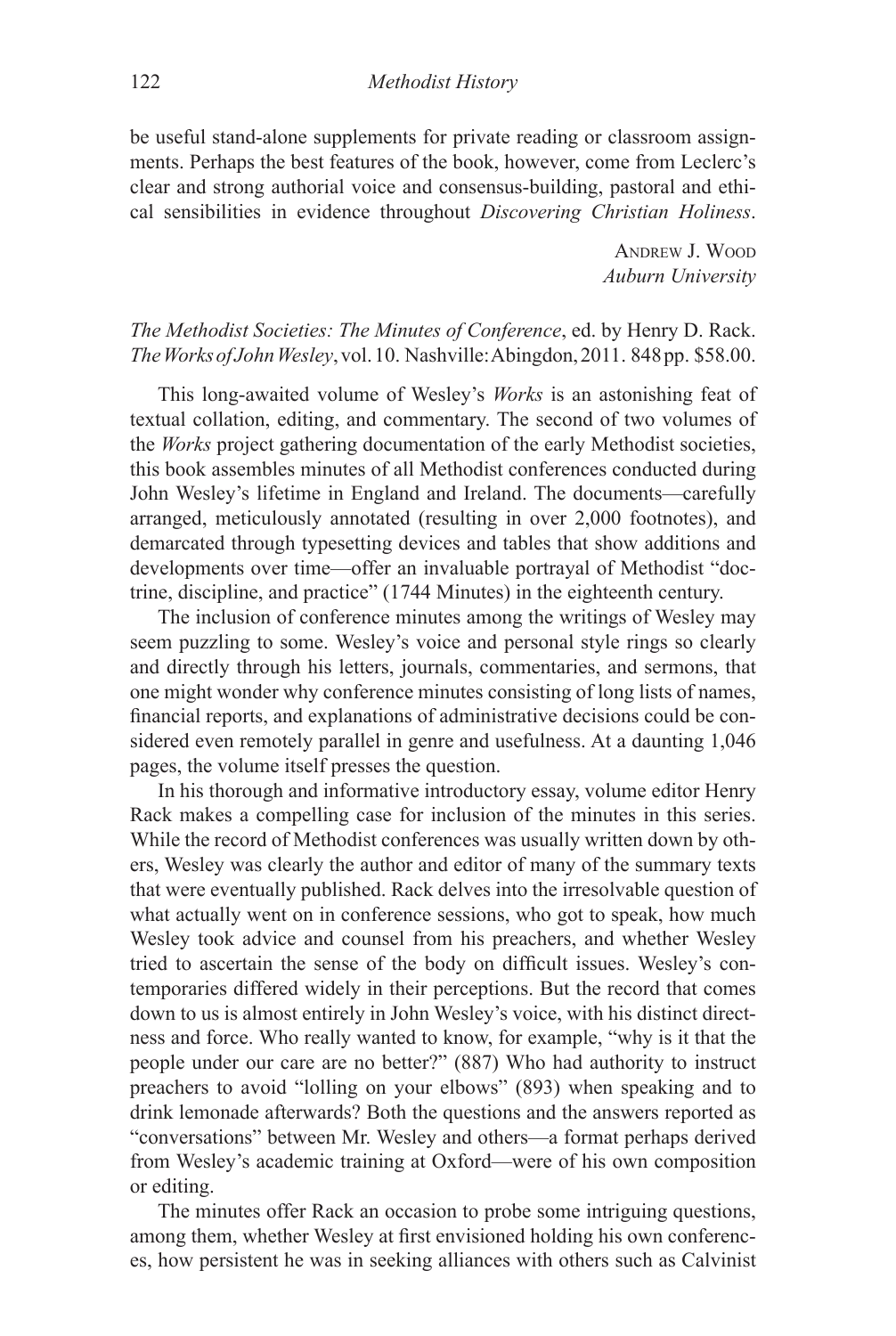Methodists or Moravians, and how he determined with what format and frequency his own conferences should be organized. Rack builds on the claims he established in his *Reasonable Enthusiast* biography, namely, that "a separate conference of [Wesley's] own preachers," like other aspects of Methodist polity, "was forced upon him" by the circumstance of disharmony with other groups (8). Rack also demonstrates in his introduction what the reader sees through the gradual accumulation of minutes across the years, that Wesley had no "annual conference" plan in view at first, no preconceived format, no practice borrowed from some other group, not even a consistent invitation list of participants. The system evolved over time shaped by Wesley's character and what he saw as the demands of the current situation.

As they unfold the minutes provide a unique template for grasping the timing and context of some of Wesley's most important organizational documents—among them the Model Deed of 1763; a list of signatories to a statement affirming the "old Methodism," that all appointments and all preaching chapels are held in trust for preaching in accord with Wesley's teaching but without secession from the Church of England (1775 Minutes); the Deed of Declaration of 1784 that established a framework of succession after Wesley's death; and the letters justifying his ordinations for America printed in the 1785 and 1786 minutes. Viewing such documents in the flow of published minutes of conference sessions brings them to life as responses to living situations that deeply affected the future of Methodism.

The minutes further provide a trail of signposts marking the journey of Wesleyan controversies across the years. As a prime example, Wesley cannot let go of his wrestling match with his Oxford colleague and lifelong friend George Whitefield; the struggle over predestination, antinomianism, and works righteousness pops up repeatedly following his admonition (printed in the 1753 Minutes) to Whitefield "to abstain himself from speaking against" Wesley (261).

While the minutes are a distilled outline that can hardly capture the vitality of an actual gathering of Methodist preachers, they are in some ways profoundly personal. Behind the questions of "what preachers are admitted this year?" and "how are the preachers stationed this year?" with the lists of appointments following, one catches a glimpse of the stories of preachers many of whom stayed with Wesley for forty years or more as he moved them from place to place. Behind the lists of widows and children receiving money is the pain of loss as many preachers fell to illness and early death. John's close colleague whom he often viewed as his possible successor, John Fletcher, is memorialized as "a pattern of all holiness" (1786 Minutes, 598) and John's own brother Charles is remembered in a few fond sentences (1788 Minutes, 645-646).

A tome of this scale does not draw the reader to turn page by page through the text. But it does invite dipping in to track a particular issue. For instance, as an American reader I come away from the volume with a freshly poignant and even painful sense of the division in Methodism brought about by the separation of England and the United States. The decision of the editors to